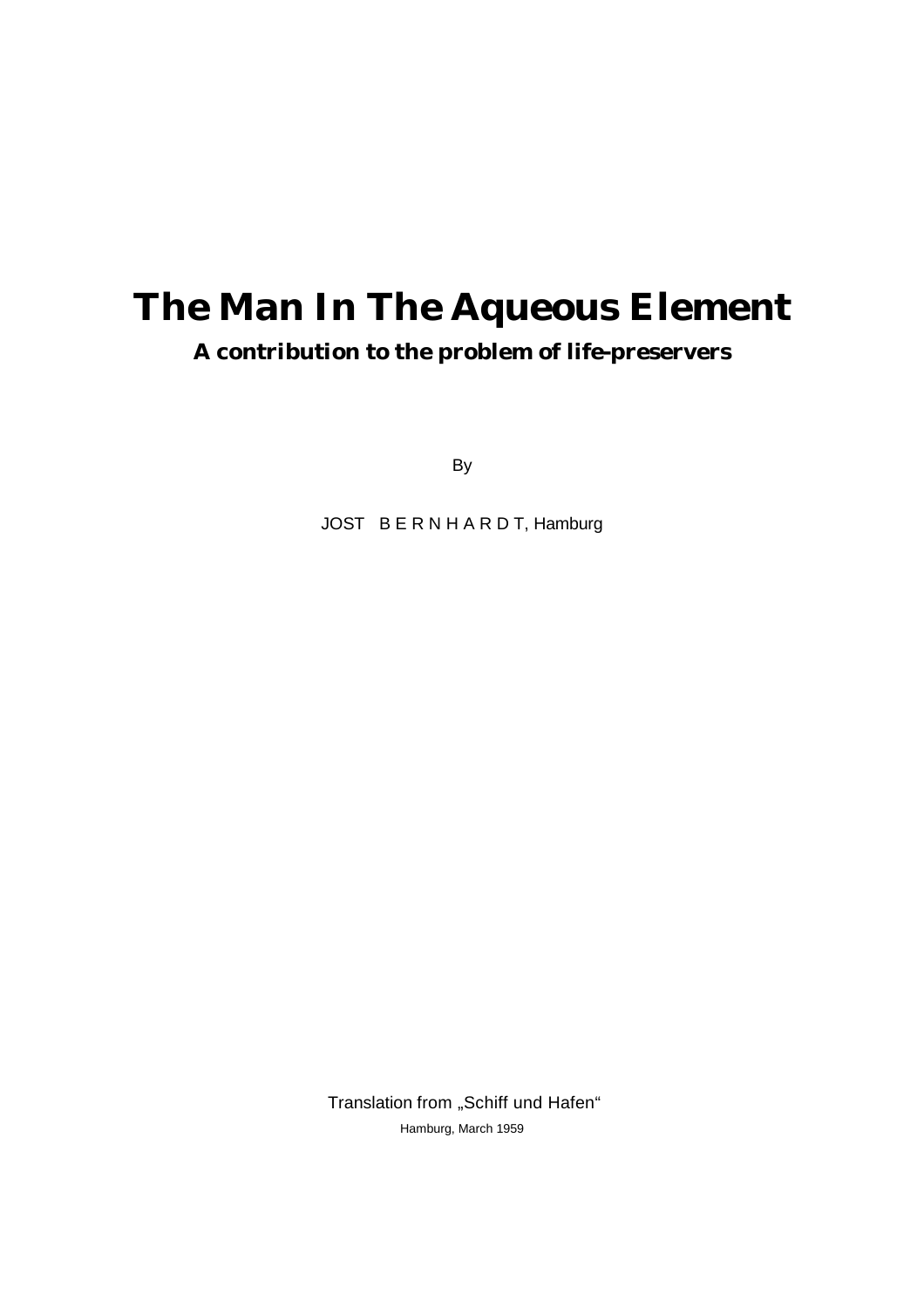# **THE MAN IN THE AQUEOUS ELEMENT**

A contribution to the problem of life-preservers

#### By Jost B e r n h a r d t , Hamburg.

For the safety of life at sea a large number of implements' devices have since been invented and put into use. In certain cases of distress, the life-preserver is of vital importance and sometimes such an individual saving device offers the only means to the wrecked person to survive afloat the time following the shipwreck.

In any case, the body of the floating person has to be supported by the buoyant elements of a life-preserver, no matter, whether the person is capable to swim or not, whether he is weak or exhausted or even unconscious.

Can life-jackets or life-preservers meet this requirement at all events ? The following aims to comprehend the hydrostatic properties of the human body floating in water. Relating historical researches and their findings are already known which will, however, only be touched in this report while the historical development of life-preservers throughout the ages will be the exclusive subject of another paper to be published shortly.

The uninterrupted inhalation of atmospheric oxygen represents the irrevocable condition to a man to keep alive in the aqueous element. Thus, the man is placed into a transitional situation between atmosphere and water since his breathing orifices (nose and mouth) must remain in the atmosphere.

Therefore, a well-constructed life-preserver must at all events keep the mouth and nose of the victim clearly out of water, independently from a possible additional buoyancy produced by natatorial movements. The testing of these requirements have necessitated various researches and considerations.

In a voluminous paper entitled 'System of the art of swimming', issued in 1794, the abbot PAOLI MOCCIA reported on the specific properties of the human body in the water. A large number of experiments and observations were described. MOCCIA was inspired to write on this subject as he himself was able 'to walk correctly in the water' which he did sometimes even coram populo, this phenomen not being amazing since the abbot was said to be rather corpulent.

According to MOCCIA, extensive experiments were carried out by BORELLI and ALTIERI - independently from each other - who immersed volunteers into overflow receptacles and thus found that the specific gravities of the individuals differed and that the majority of the persons were specifically lighter than water. If in spite of this fact many people would still be drowned, they argued, this would be caused by awkward actions and movements and by ignoring the fact that the water itself be capable to support the body.

In the second half of the 18th.century ORONZIO DI BERN-HARDI reported also on 'The art to learn swimming' and that without auxiliaries, such as cork, bladders, rush, bottles and the like, He stressed the importance of giving the confidence to people that the water be capable of supporting the body sufficiently, and that the limbs be much lighter in the water than in the atmosphere. At that time, however, it was rather difficult for the critical observer to check upon the truth of such an assertation which is the reason why these theses were impeached unjustificatorily.

Nowadays, we know by experience from bathing that a person of normal physique, afloat with half-filled lungs, can keep his mouth and nose just above the surface without exercising additional natatory movements (Fig. 1).



During the exhaling phase the body will sink.

A specifically light person, i.e., a corpulent one, can inhale and exhale in the position described above without fear to get his breathing orifices immersed, while, in general, a specifically heavy person can just maintain a floating position with full lungs only.

Apart from these specific constitutional characteristics, the static buoyancy is also influenced by the varying breathing capacity of the individuals.

The range in anatomic-physiological respect and between the residuum of the lungs (fully exhaled) and their vital capacity (fully inhaled) may be assumed to be as average  $3 \text{ dm}^3$  (litres) which in water is equal to a buoyancy of 3 kg.

In the following, however, this range should not be considered nor the questions of the difference in buoyancy between salty and fresh water and between clothed and unclothed persons, in order to concentrate on the principal and elementary hydrostatic conditions.

We may proceed from a person of normal physique and normal specific conditions who floats in an assumed position (Fig. 2).

The weight of the total body is equal to its buoyancy, i.e.,

$$
P = A
$$
  

$$
P_{body} + P_{head} = \gamma \cdot (V_{body} + V_{head}) + A_f
$$

As already pointed out before, it is indispensable for keeping the floating person alive that his head, and consequently his breathing orifices, be maintained out of water, and that to such extent that they will not be reached by small waves (Fig. 3).

Considering the head's weight to be approx. 6 kg and its volume to be approx.  $4.5 \text{ dm}^3$  (litres), it follows that the fully immersed body must have an additional buoyancy of 1.5 kg in order to be able to float freely according to Fig. 2 in spite of the specifically heavy head.

By this additional buoyancy of  $A_{\text{free}} = 1.5$  kg the head's weight will, in fact, be reduced from 6 kg to 4.5 kg.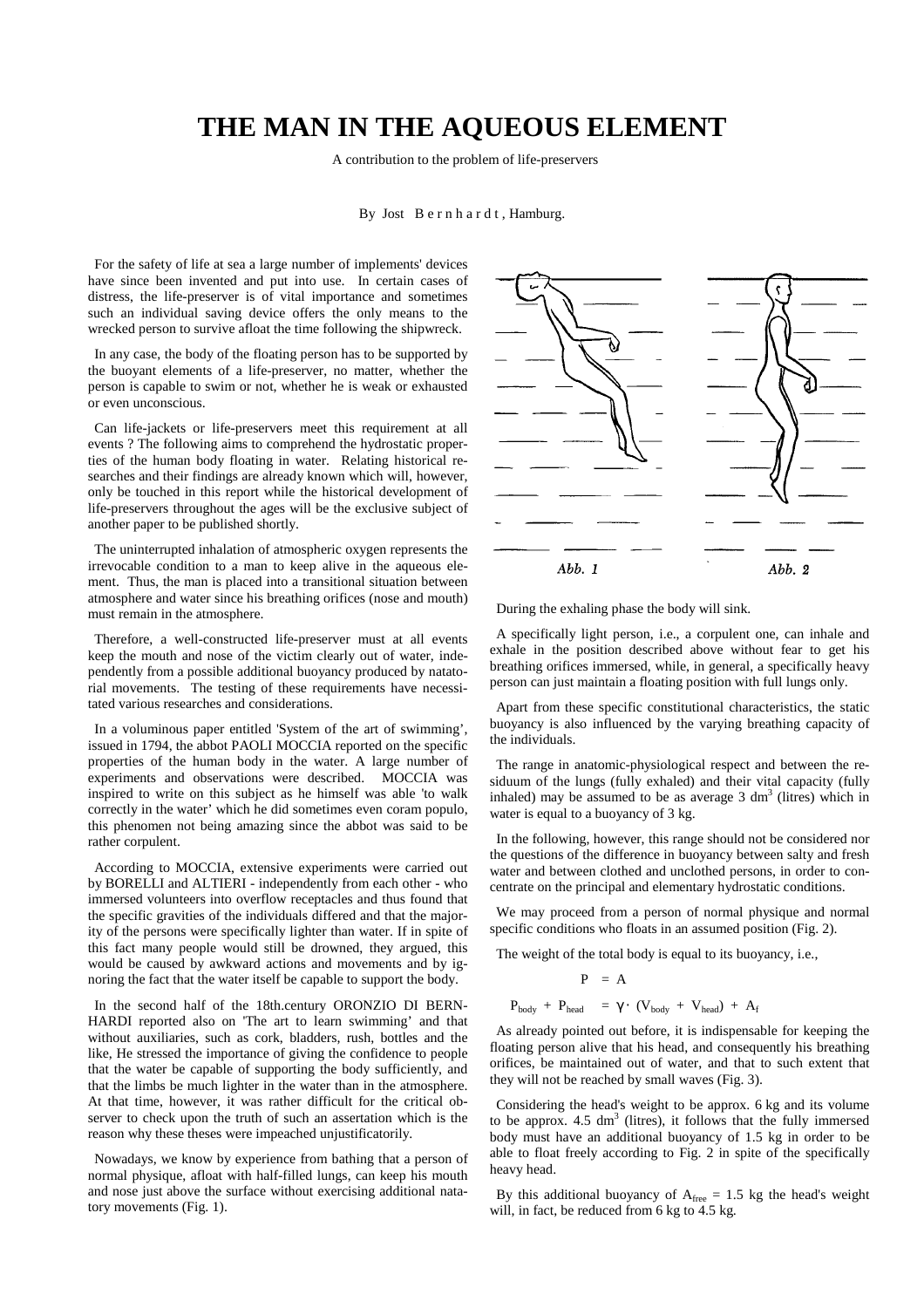

Thus, a power of 4.5 kg will be required to keep the body in a Position like Fig. 3.

The relating formula is as follows:-

 $P_{body} + P_{head}$  = γ ⋅ (V<sub>body</sub> + V<sub>head</sub>) + A<sub>free</sub> + A<sub>required</sub>

Hereby,  $V_{head}$  will be equal to 0 since the head is out of water

 $A_{\text{free}}$  =  $A_f$  =  $P_{\text{head}}$  -  $\gamma \cdot V_{\text{head}}$  for the position of Fig. 2

 $A_{required}$  - in the present case 4.5 kg - will be the minimum of the buoyant force of a flotation gear to keep the head clearly out of water. Whilst swimming the buoyancy required to keep the person in a hydrostatic equilibrium will be produced by natatory movements, i.e., dynamically.

The obligatory position of the body in the water assumed hitherto is instable. In a relaxed body (in case of exhaustion or unconsciousness) due to the S-shaped curvature of the spine, the head will fall forward upon the chest with inflexion of the vertebra pointed to the front (Fig. 4). Thus, the weightvector  $P_{head}$  is exceeding the centre axis of the upright body, resulting in a tipping momentum:-

$$
m_b = P_{head} \cdot b
$$

This momentum causes the vector of the released buoyancy Afree to pass across the other side of the centre axis tipping under the influence of  $M<sub>b</sub>$ , resulting in a rising momentum:-

$$
M_a = A_{\text{free}} \cdot a
$$

By these two momenta  $M_a$  and  $M_b$ , working in the same sense, the body is turned into a prone Position (Fig. 5).

The same effect will be observed with a fully immersed body according to Fig. 2.

















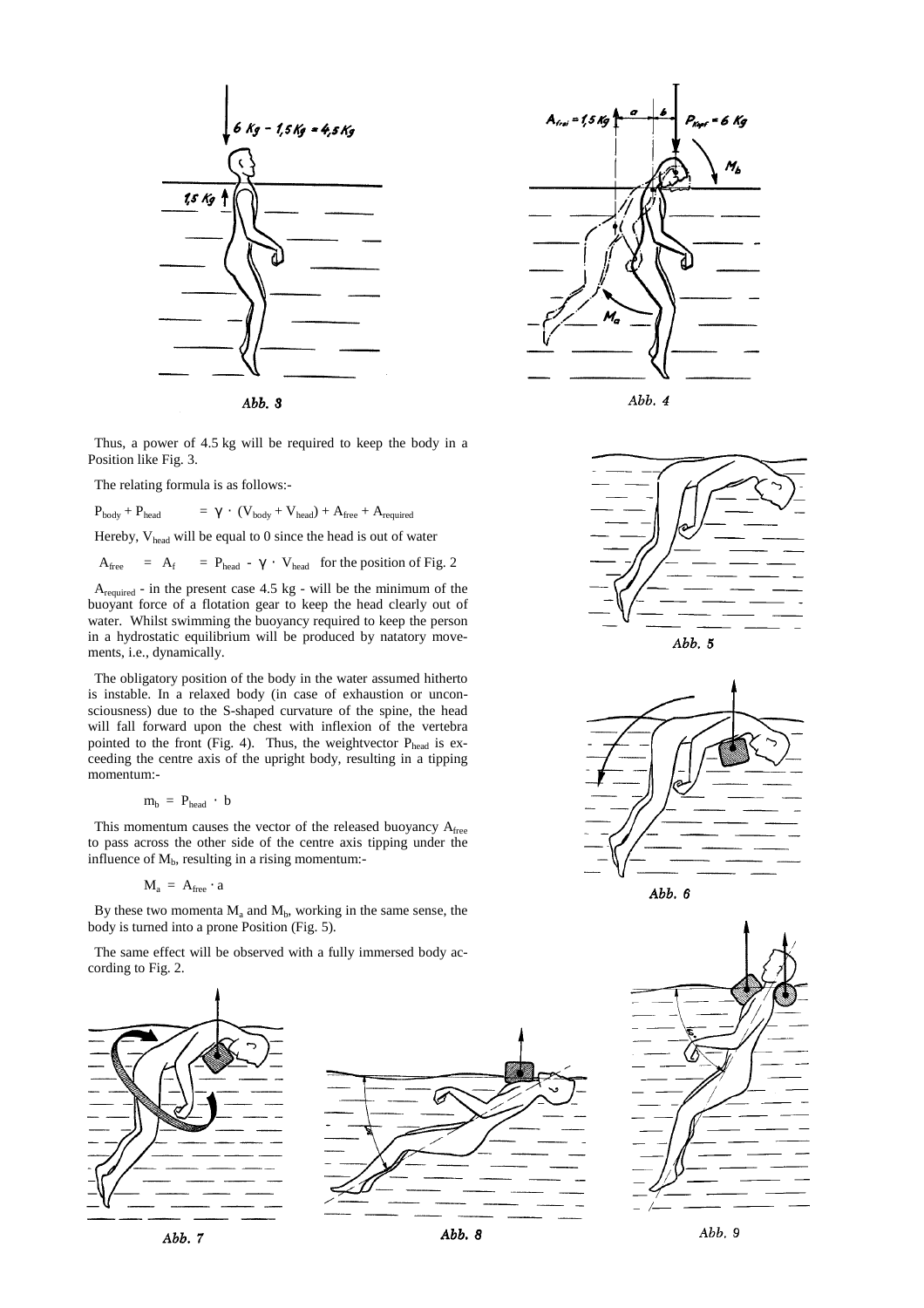With the lungs fully filled a part of the back will slightly protrude. and the body will be now in the hydrostatic equilibrium.

Being drowned a person will also reach this Position although in such a case, in the absence of the lungs' buoyancy, the breech will take the highest point. Dragging traces on the fore-head, the outer area of the hands, the knees and on the toes of drowned persons who touched the bottom are sufficient a proof for this typical position.

Apart from its proper buoyancy a flotation gear should also counteract this tipping tendency of the human body in the water.

A buoyant element placed above the chest lifts the upper part of the body while its lower part sinks slightly (Fig. 6).

In the endeavour to reach its buoyant equilibrium (Fig. 7) the buoyant element turns the body into a supine position (Fig.8)

By protruding above the surface a part of the buoyancy of the element is lost resulting in the head not protruding sufficiently. By a second buoyant element fixed in the person's neck, the head will be kept clear of water (Fig. 9) whereas this second element cannot hinder the head to tip laterally. Therefore, also a lateral support is indispensable (Fig. 10)-



The relation in the distribution of buoyancy in chest and neck has to be maintained accurately since otherwise, e.g., by too bulky a neck buoyancy pad, the body could be moved into a dangerous vicinity of the head's tipping point at approx. 80° resulting in the chest buoyancy pad - of too less bulk - being pressed down by the head's momentum, although the chest pad had been placed correctly in anatomical respect, in consequence whereof the body would be moved into a stable prone position.

The supine oblique posture of the body may vary only within a range from 30° to 60° notwithstanding the anatomic-physiological range of the physique, the additional buoyancy of the body in salt water, the kind of clothing as well as contents of pockets. Within the range stipulated the head will always tip backwards without immersing so far that nose and mouth be reached by small waves.

The normally required buoyancy  $(A_{required})$  of 4.5 kg minimum, as stated above, will not be sufficient to guarantee the position like Fig. 10 considering the variable breathing capacity and the other variabilities mentioned above. Therefore, larger buoyant forces than 4.5 kg must become effective in a flotation gear.

The additional part of the buoyancy pads of a flotation gear required for the heaviest person within the aforementioned range



should protrude in case of a person of normal physique in the oblique supine posture (Fig. 10, chequered parts).

By this buoyant reserve the oblique supine posture must at all times be recovered after being disturbed by natatory or wave movements. The additional buoyancy as produced by natatory movements may avoid the oblique supine position, however, this stable position must be recovered again by the buoyancy pads of the flotation gear immediately after the natatory movements have been ended, e.g., in case of exhaustion and the like. The buoyancy elements must carry the body like a tumbler; the centre of buoyancy must automatically be placed again above the centre of gravity. The union-system of body-flotation gear must be maintained stabled.

In case of most of the life-jackets and life-belts of known a.nd usual construction the floating person is forced to exercise considerable powers all the time in order to keep the body balanced since the buoyant elements become effective at wrong places of the body the forces of which must be compensated by constant natatory movements.

In Fig. 11 a circular life-belt is shown which is in general use up to the moment.

A life-jacket of approx. 8 kg buoyancy lifts the head's weight of approx. 4.5 kg out of the water and, furthermore, lifts also a part of the shoulders of a weight of approx. 3.5 kg. Thus, the total weight of the parts lifted corresponds to the buoyancy of approx. 8 kg.



Abb. 13

Abb. 14